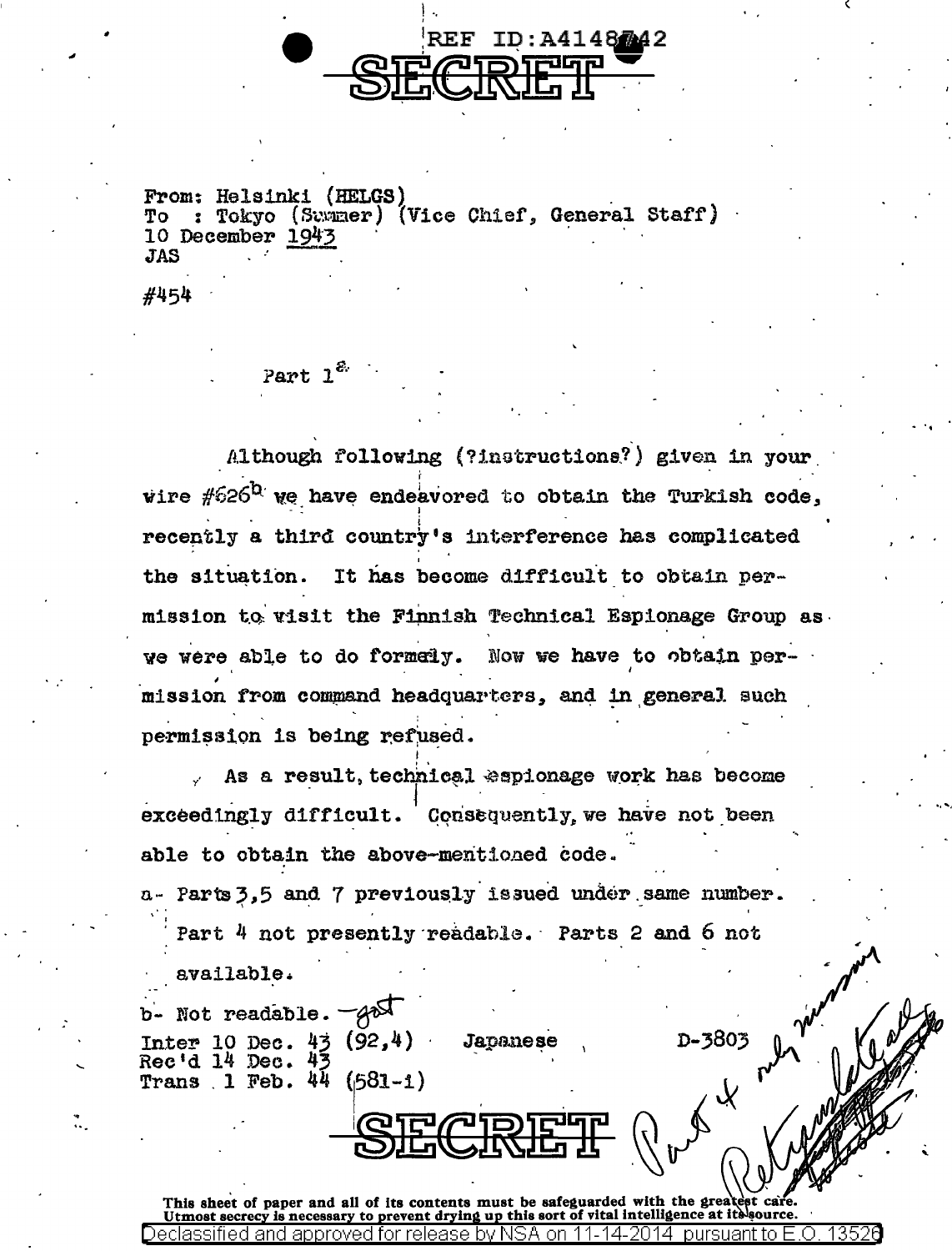

Helsinki (HELGS) From: Tokyo (SUMMER) (Vice Chief, General Staff) To: 10 December 1943 JAS.

#454 Part 2

 $\mathbf{P}$ . Information received thus far from persons in charge of the matters concerned:

There are a great way types of Turkish codes. The most recently discovered one has first a code-book made up of several thousand -- G-- and uses an additive (the ratio is changed every  $\delta x$ ) made up of (?50?) groups. --G-- Experts say that the first job, which is that of (?reconstructing?) this (?code book?) is difficult to carry They have suggested that they will be able to offer out. Japan a (?code book?) which can be used in solving this code, if Japan will make available for their study such. telegram materials as they have received.

Parts 1,  $3.5.6$  issued under same number; Part 4 not yet readable.

| $Inter$ 10 Dec 43<br>Rec'd 11 Dec 43 | <b>Japanese</b> | AI-299<br>D-3803 |
|--------------------------------------|-----------------|------------------|
| Trans $5$ Feb 44 (1032-y)            |                 |                  |

This sheet of paper and all of its contents must be safeguarded with the greatest care. Utmost secrecy is necessary to prevent drying up this sort of vital intelligence at its source.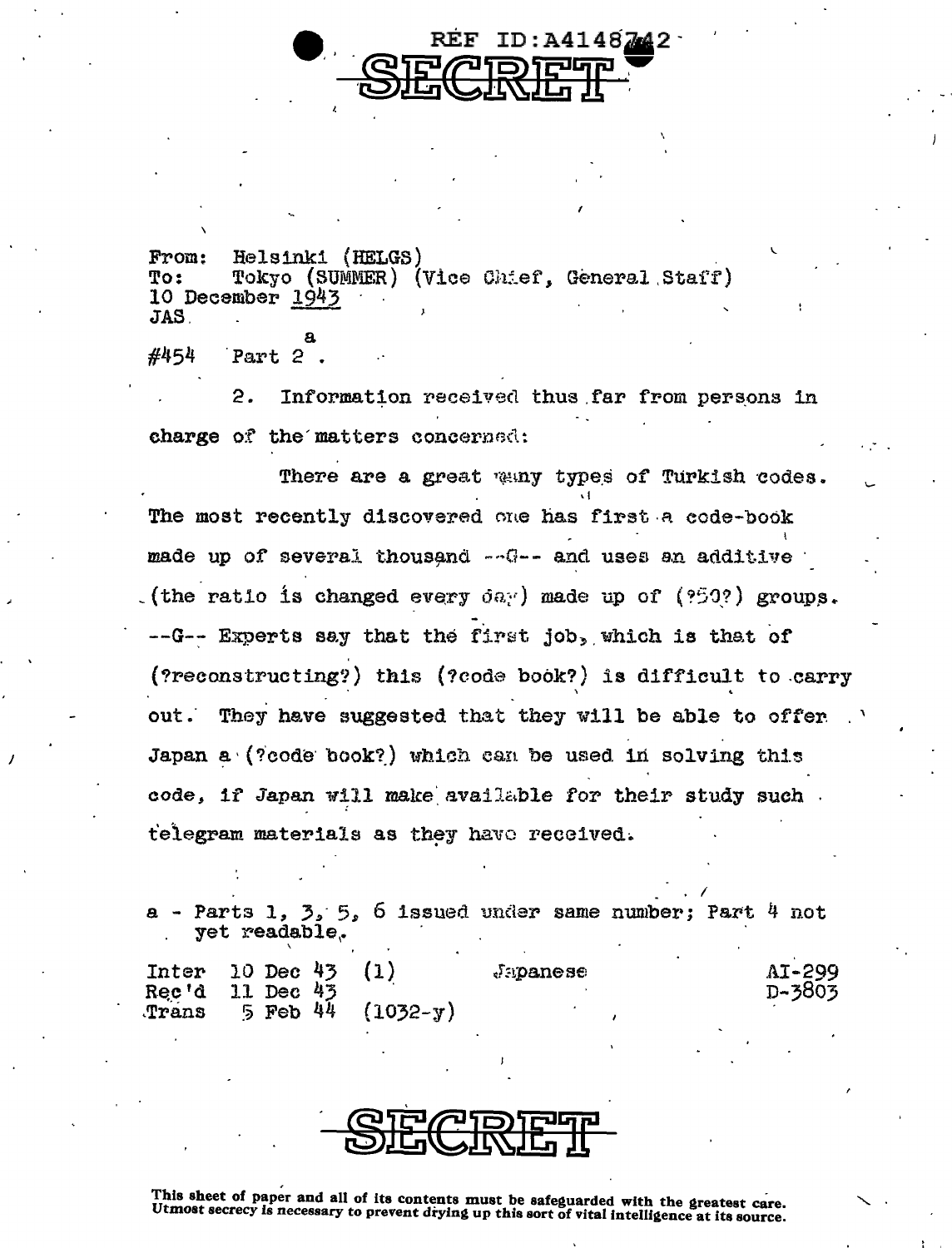

From: Helsinki (HELGS) Tokyo (Summer) (Vice Chief, General Staff)  $:$   $\Omega$ 10 December 1943. JAS

 $\#454$  Part 3

... you wired some of the intelligence material in your possession<sup>b</sup>.

4. In view of the above situation, Major HIROSE is finding it very difficult to obtain intelligence material. So we would like to have you furnish us with material that we can give in exchange for what they give us. Unless this is done we will not be able to obtain any intelligence material.

Parts 5 and 6 issued under same number; Part 1 in process; Part 4 not presently readable; Part 2 not available.

- Only part of this sentence is given in this<br>Part of the message.

 $D - 3803$ 

Inter  $10$  Dec 43  $(1)$ Japanese  $Rec'd$  11 Dec 43  $(581 - 1)$  $26$  Jan  $44$ Trans



This'sheet of paper and all of its contents must be safeguarded with the greatest care. Utmost secrecy is necessary to prevent drying up this sort of vital intelligence at its source.